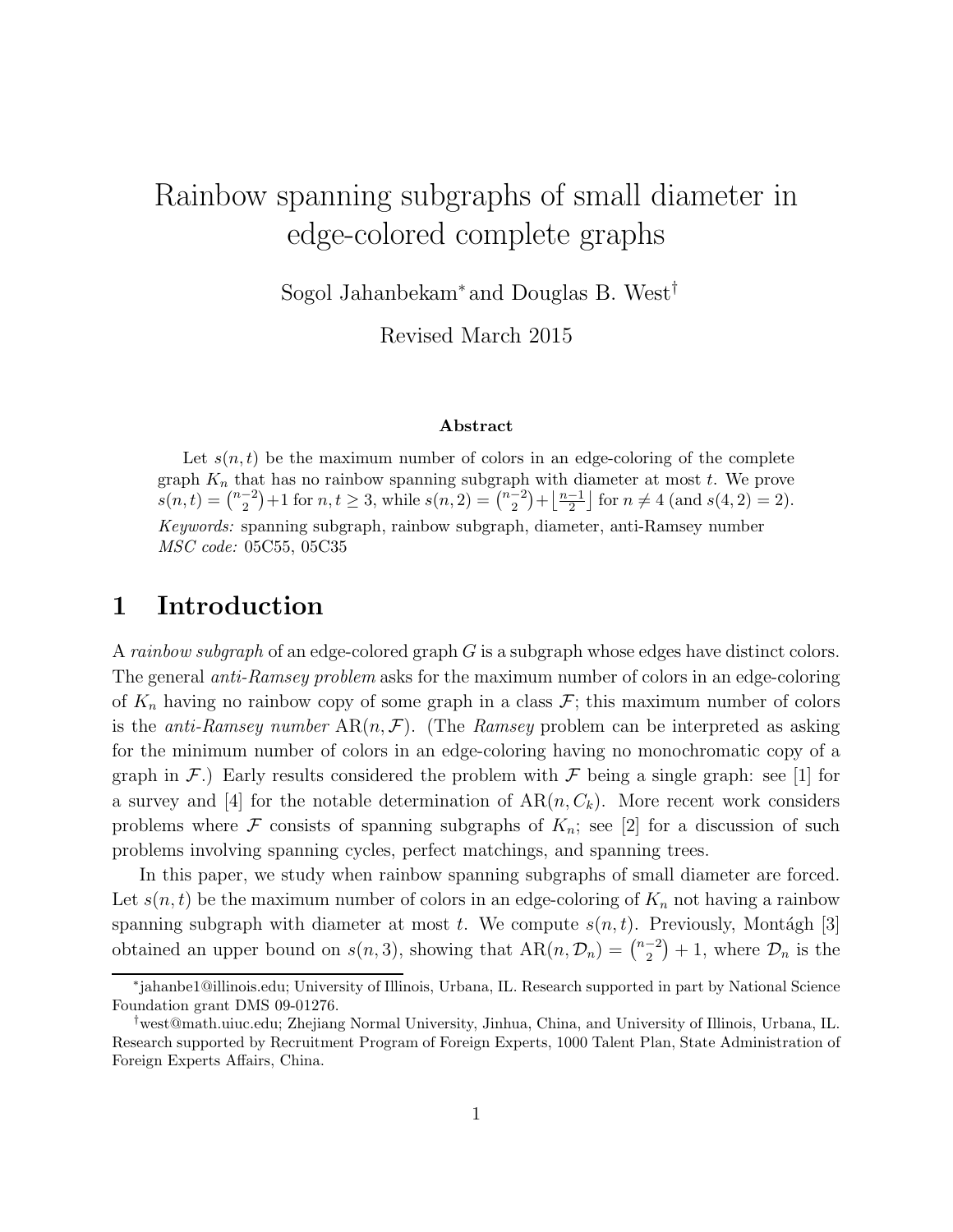family of *n*-vertex double-stars whose vertex of second largest degree is at most 4. That is, rainbow double stars that are "almost" stars are forced by having more than  $\binom{n-2}{2}$  $\binom{-2}{2}+1$  colors. To prove  $s(n,t) \geq {n-2 \choose 2}$  $\binom{-2}{2}+1$  when  $t \geq 3$ , we present an edge-coloring of  $K_n$  using  $\binom{n-2}{2}$  $\binom{-2}{2} + 1$ colors that has no rainbow spanning subgraph with diameter at most t.

With more colors, such a subgraph is forced. Upper bounds for anti-Ramsey problems generally use the notion of representing subgraph of an edge-colored complete graph, which is a spanning subgraph containing one edge of each color. We give a short proof that any edge-coloring of  $K_n$  using at least  $\binom{n-2}{2}$  $\binom{-2}{2}+2$  colors has a representing subgraph with diameter at most 3. Thus when  $t \geq 3$  the answer does not depend on t. The answer for the special case  $t = 2$  is somewhat different.

**Theorem 1.1.** 
$$
s(n,t) = {n-2 \choose 2} + \begin{cases} 1 & \text{for } n, t \ge 3, \\ 2 & \text{for } (n,t) = (4,2), \\ \lfloor \frac{n-1}{2} \rfloor & \text{when } t = 2 \text{ and } n \ne 4. \end{cases}
$$

The aim is to show that when too many colors are used, every edge-coloring contains some representing subgraph having the forbidden property.

As noted by a referee, our work suggests the corresponding Turán-type extremal question: How many edges can an *n*-vertex graph have without having a spanning subgraph with diameter at most t? The answer is  $\binom{n-1}{2}$  $\binom{-1}{2}$ , achieved by  $K_{n-1} + K_1$ .

#### 2 Constructions and easy cases

For a vertex v in a graph G, let  $N_G(v)$  be the set of neighbors of v, with  $N_G[v] = N_G(v) \cup \{v\},\$ and let the *degree*  $d_G(v)$  of v be  $|N_G(v)|$ . An x, y-path in G is a path with endpoints x and y. The distance  $d_G(x, y)$  between vertices x and y is the minimum length of an x, y-path in G, and the diameter diam(G) is  $\max_{x,y\in V(G)} d_G(x,y)$ . By convention,  $d_G(x,y)$  is infinite when G has no  $x, y$ -path. When only one graph is under discussion, it is common to drop the subscripts in  $N_G(v)$ ,  $N_G[v]$ ,  $d_G(v)$ , and  $d_G(x, y)$ .

Determining  $s(n, t)$  is easy when  $t \geq 3$ .

**Lemma 2.1.** A connected n-vertex graph with at least  $\binom{n-2}{2}$  $\binom{-2}{2}+2$  edges has diameter at most 3. An n-vertex graph with at least  $\binom{n-1}{2}$  $\binom{-1}{2}+1$  edges is connected and has diameter at most 2.

*Proof.* If G is connected and  $\text{diam}(G) > 3$ , then there exist x and y with  $d(x, y) = 4$ . Let  $j = |N(x)|$  and  $k = |N(y)|$ , and let  $l = |V(G) - N(x) - N(y)|$ . To avoid having a shorter x, y-path,  $N(x)$  and  $N(y)$  must be disjoint and joined by no edge. Thus  $j + k + l = n - 2$ ; also  $j, k \ge 1$ . Hence  $|E(G)| \ge j + k + 2l + jk + 1 = n - 1 + l + jk$ . Since  $l + j + k = n - 2$ and  $j, k \ge 1$ , the quantity  $l + jk$  is minimized when  $l = n - 4$  and  $j = k = 1$ . Hence  $|E(\overline{G})| \geq 2n-4$ , yielding  $|E(G)| \leq {n-2 \choose 2}$  $\binom{-2}{2} + 1.$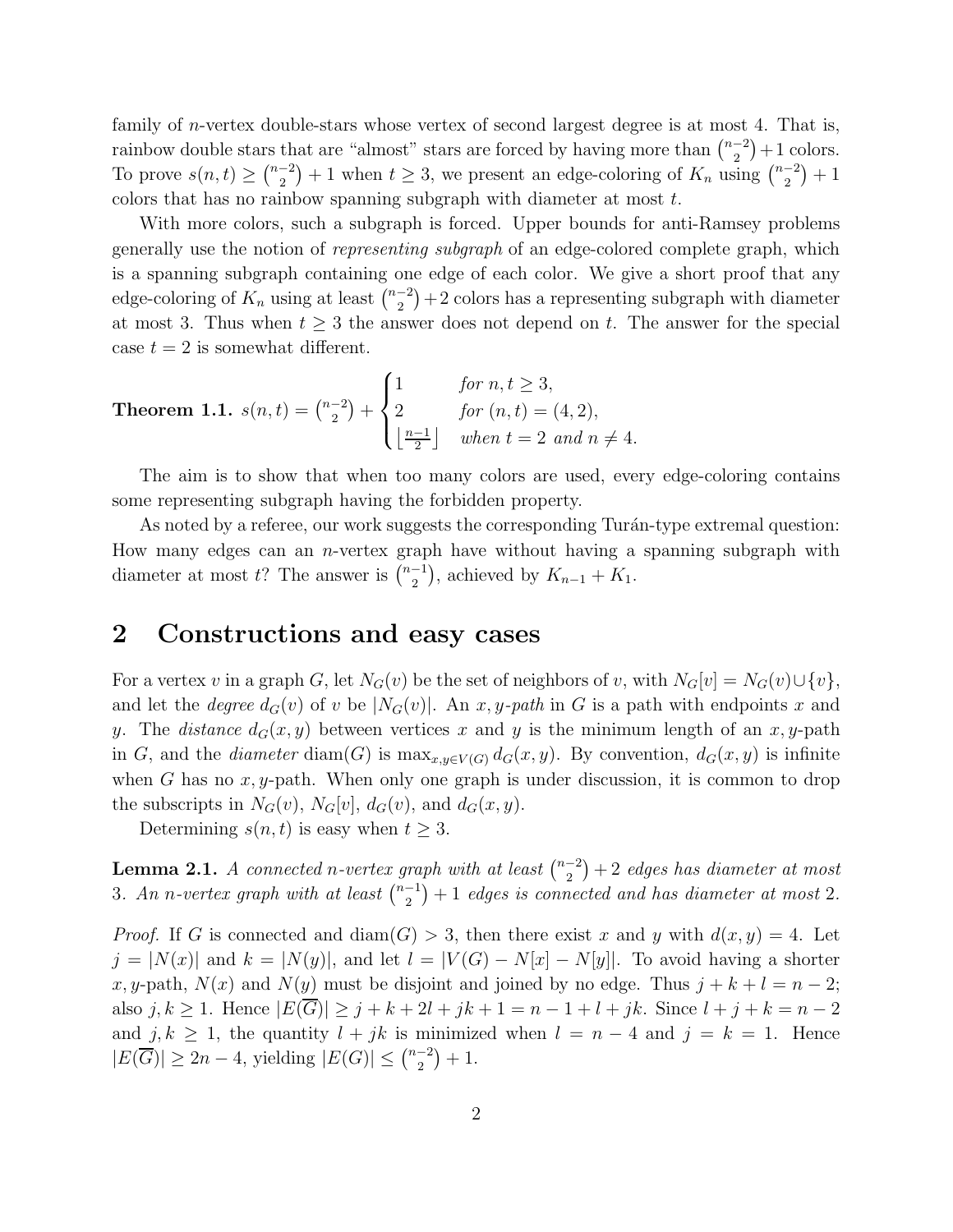If diam(G) > 2, then vertices x and y with  $d(x, y) > 2$  are nonadjacent and have nonneighbors covering the remaining vertices, so  $|E(\overline{G})| \geq n-1$ , yielding  $|E(G)| \leq {n-1 \choose 2}$  $\binom{-1}{2}$ .  $\Box$ 

**Lemma 2.2.** If  $n, t \geq 3$ , then  $s(n,t) = \binom{n-2}{2}$  $\binom{-2}{2}+1.$ 

Proof. An edge-colored complete graph in which all edges incident to two vertices have the same color has no connected rainbow spanning subgraph. Hence  $s(n, t) \geq \binom{n-2}{2}$  $\binom{-2}{2}+1.$ 

For the upper bound, consider a coloring of  $E(K_n)$  using at least  $\binom{n-2}{2}$  $\binom{-2}{2}$  + 2 colors; we may assume equality. If a representing subgraph  $G$  has an isolated vertex, then the other vertices all have degree at least 2, since otherwise there are at most  $\binom{n-2}{2}$  $\binom{-2}{2}+1$  edges. Now adding any edge  $e$  incident to an isolated vertex  $v$  and removing the edge in  $G$  with the same color as e yields a representing subgraph with no isolated vertex.

Hence we may assume that G has no isolated vertex. If G is disconnected, then  $|E(G)| \ge$  $2(n-2)$ , but  $|E(\overline{G})| \leq 2n-5$ . Hence G is connected, and Lemma 2.1 restricts G to diameter at most 3, as desired.  $\Box$ 

The difficult case is  $t = 2$ , where we must force a rainbow spanning subgraph with diameter 2. For  $s(3, 2)$ , two colors are clearly both necessary and sufficient.

**Lemma 2.3.**  $s(4, 2) = 3$ .

Proof. For the lower bound, give colors 1 and 2 to two independent edges, and give color 3 to the remaining 4-cycle. The only spanning subgraph with three edges and diameter 2 is a star, but the coloring has no rainbow star. For the upper bound, every 4-vertex graph with at least four edges has diameter at most 2.  $\Box$ 

For  $t = 2$  with  $n > 4$ , we first provide the construction for the lower bound.

**Lemma 2.4.** If  $n > 4$ , then  $s(n, 2) \geq {n-2 \choose 2}$  $\binom{-2}{2} + \frac{n-1}{2}$  $\frac{-1}{2}$ .

*Proof.* In  $K_n$ , give one color to all edges incident to one vertex v and also to  $\left\lceil \frac{n-1}{2} \right\rceil$  $\frac{-1}{2}$  edges covering the remaining  $n-1$  vertices. Give distinct other colors to the remaining edges. The total number of colors is  $\binom{n-1}{2}$  $\left\lfloor \frac{-1}{2} \right\rfloor + 1$ , which equals  $\binom{n-2}{2}$  $\binom{-1}{2}$  -  $\left\lceil \frac{n-1}{2} \right\rceil$  $\binom{-2}{2} + \frac{n-1}{2}$  $\frac{-1}{2}$ . In any rainbow subgraph  $G$ , the degree of v is at most 1. Every vertex other than v has two incident edges of the same color and hence has degree at most  $n-2$  in G. Therefore, not all vertices can be within distance 2 of  $v$ .  $\Box$ 

### 3 Rainbow subgraphs with diameter 2

The upper bound for  $n > 4$  when  $t = 2$  is the difficult part. Let  $\Gamma(v)$  denote the set of edges incident to v in G. Say that a color is *incident to* a vertex v if it is used on an edge in  $\Gamma(v)$ . A clique in a graph is a set of pairwise adjacent vertices.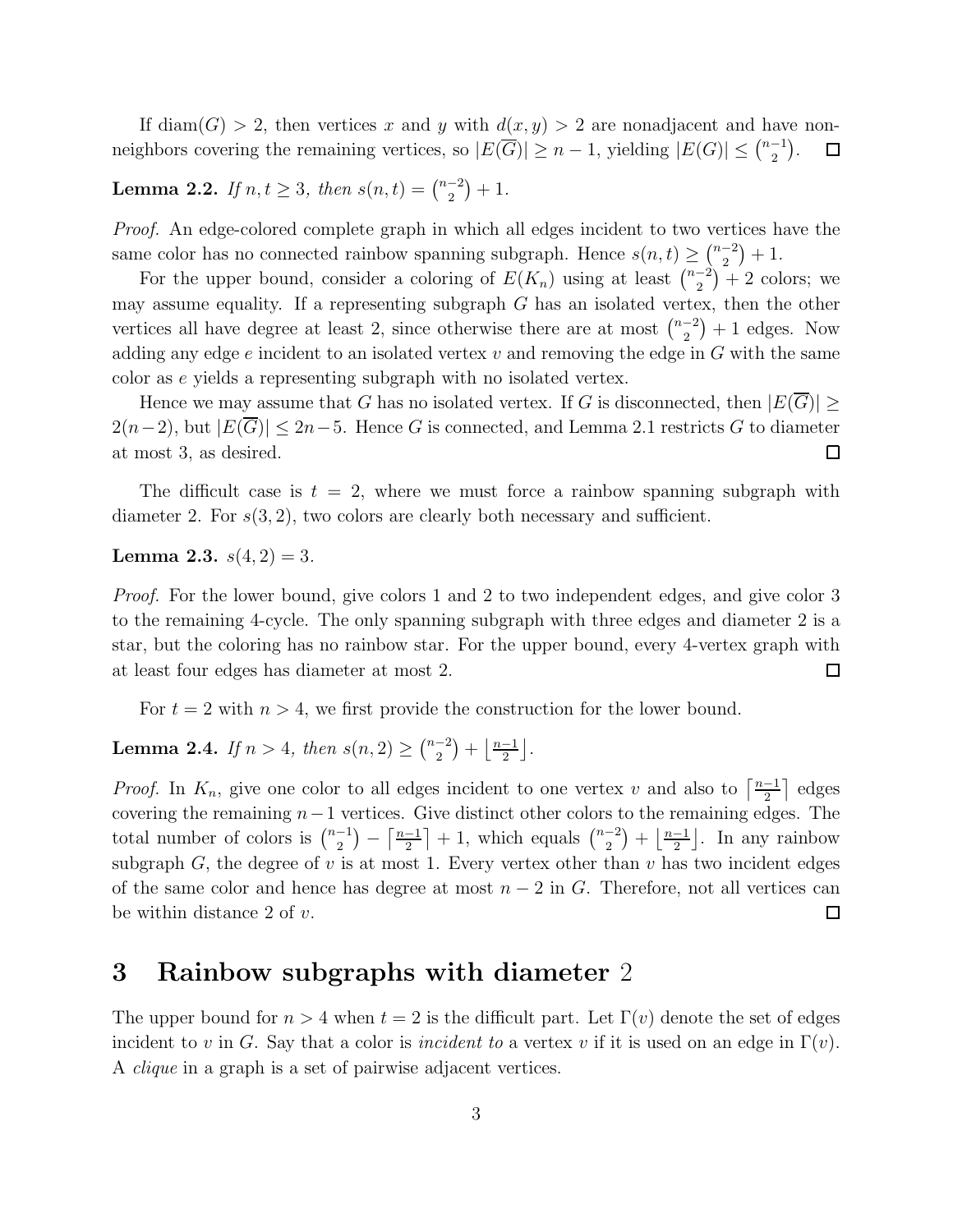**Lemma 3.1.** If  $n > 4$ , then  $s(n, 2) \leq {n-2 \choose 2}$  $\binom{-2}{2} + \frac{n-1}{2}$  $\frac{-1}{2}$ .

*Proof.* It suffices to study an edge-colored copy H of  $K_n$  using exactly  $\binom{n-2}{2}$  $\binom{-2}{2} + \frac{n-1}{2}$  $\frac{-1}{2}$  +1 colors. Suppose that  $H$  has no rainbow spanning subgraph with diameter 2. Thus a representing subgraph of H has no spanning complete bipartite subgraph (no copy of  $K_{1,n-1}$  or  $K_{2,n-2}$ ), and every vertex is incident to at most  $n-2$  colors.

Given a vertex u, let G' be a subgraph of  $H - u$  containing one edge of each color not incident to u. Avoiding rainbow spanning stars in H requires  $\Delta(G') < n-2$ , and hence  $|E(G')| \leq {n-1 \choose 2}$  $\binom{-1}{2} - \left\lceil \frac{n-1}{2} \right\rceil$  $\left[\frac{-1}{2}\right] = \left[\frac{n-2}{2}\right]$  $\frac{(-2)}{2} + \frac{n-1}{2}$  $\frac{-1}{2}$  - 1. Therefore, at least two colors are incident to u. If equality holds, then  $G'$  is 1-regular (except for one vertex z of degree 2 when  $n-1$  is odd). Hence  $\overline{G'}$  is disconnected (since  $n > 4$ ), which yields diam( $G'$ ) = 2. Choose  $uv, uw \in \Gamma(u)$  with distinct colors so that either n is even or  $\{v, w\} \neq N_{\overline{G'}}(z)$ . Since  $V(H) - \{u, v, w\} \subseteq N_{G'}(v) \cup N_{G'}(w)$ , adding uv and uw to G' completes a rainbow spanning subgraph of  $H$  with diameter 2. We may therefore assume that every vertex has at least three incident colors.

Let G be any representing subgraph of H. Since diam(G) > 2, we have  $\Delta(G) \leq n-2$ . Since  $K_{2,n-2} \nsubseteq G$ , the vertices with degree  $n-2$  form a clique. Pick  $y, z \in V(G)$  such that  $d_G(y, z) = 3$ , which requires  $d_G(y) + d_G(z) \leq n - 2$ . Let  $a = n - 2 - (d_G(y) + d_G(z))$ . Since  $|E(G)| = \binom{n-2}{2}$  $\binom{-2}{2} + \frac{n-1}{2}$  $\frac{-1}{2}$  + 1,

$$
\sum_{w \notin \{y,z\}} d_G(w) = 2|E(G)| - (n-2-a) = (n-2)(n-3) + (a+b),
$$
\n(\*)

where  $b = 2$  for even n and  $b = 3$  for odd n. Thus  $|X| \ge a + b$ , where X is the set of vertices with degree  $n-2$  in G, with equality only if all vertices outside  $X \cup \{y, z\}$  have degree  $n-3$ . Indeed, with  $W = V(G) - X - \{y, z\}$ , we have  $|X| = a + b + c$ , where  $c = |W|(n-3) - \sum_{w \in W} d_G(w)$ . Since  $a, c \ge 0$ , we have  $|X| \ge 2$ . In particular, we have proved that if  $H$  has no rainbow spanning subgraph with diameter 2, then *every* representing subgraph of H has at least b vertices of degree  $n-2$ .

Suppose  $\delta(G) \leq 1$ . Choose  $u, v \in V(G)$  with u having smallest degree and v smallest among the others. Since  $|E(G)| = \binom{n-2}{2}$  $\binom{-2}{2} + \frac{n+1}{2}$  $\frac{+1}{2}$ , at least  $\frac{n+1}{2}$  $\frac{+1}{2}$  edges are incident to  $\{u, v\}$ in G, with equality only when  $G - \{u, v\}$  is complete. Recall that in H at least three colors are incident to u. If all vertices other than u have degree at least 3 in  $G$  (which includes all cases with  $n > 6$ , then we can bring in an edge of another color at u in place of the edge of that color in G, and this will increase the minimum degree. The remaining case is  $n \in \{5,6\}$ with three edges incident to  $\{u, v\}$  in G and  $G - \{u, v\}$  being a complete graph. Again we can increase the minimum degree, since the three edges incident to  $\{u, v\}$  can be chosen to be  $uv$  and edges of distinct other colors at  $u$  and  $v$ .

Hence we may choose a representing subgraph G with  $\delta(G) \geq 2$ . Define  $y, z, X, W, a, b, c$ as before. Since  $d_G(y, z) = 3$ , each vertex of X has y or z as its only nonneighbor and is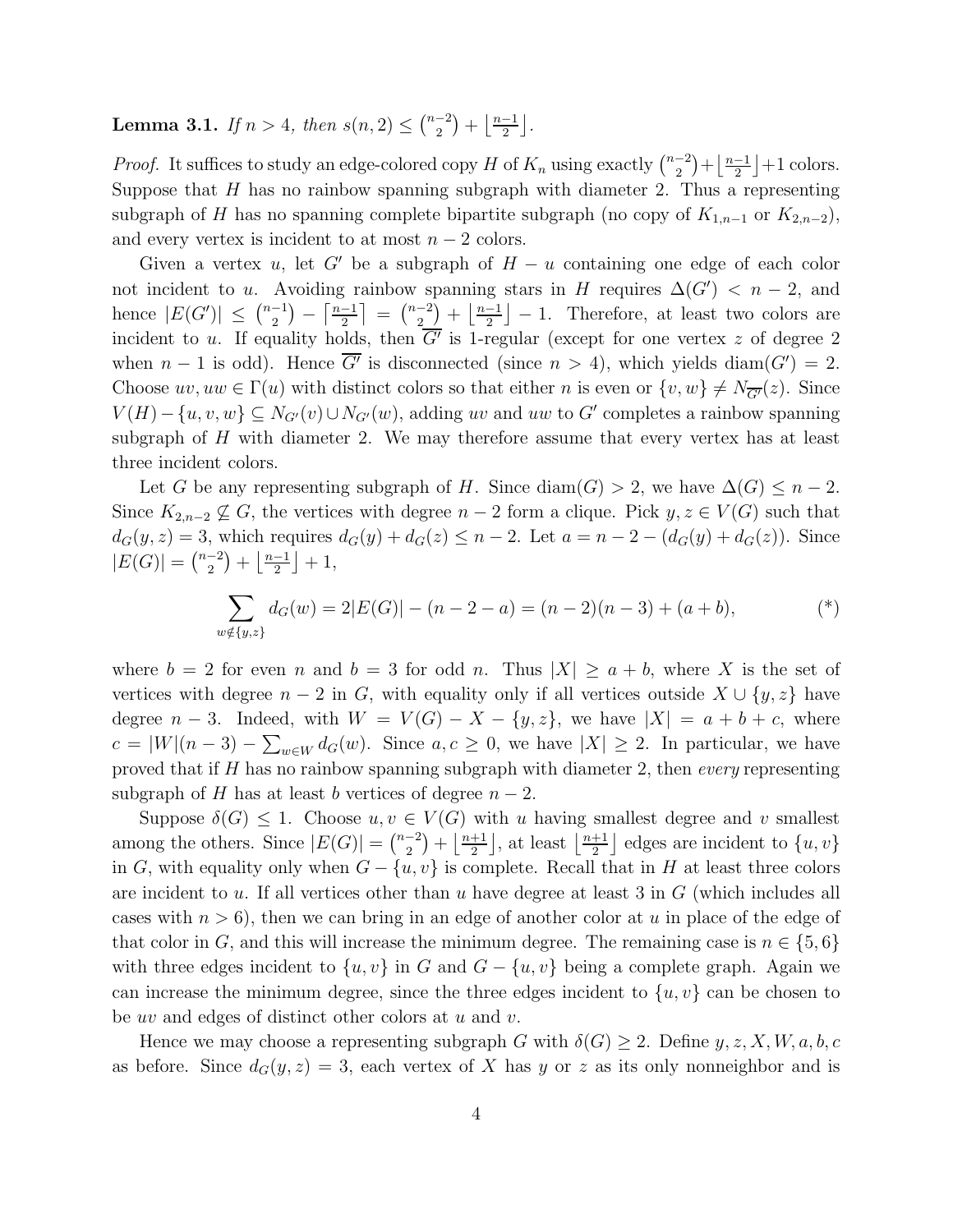adjacent to all of W; hence  $\{y, z\}$  is the only pair with no common neighbor. By symmetry, we may assume  $|X \cap N_G(z)| \geq |X \cap N_G(y)|$ . Choose  $x \in X \cap N_G(z)$ . The color of xy in H appears on an edge  $xw$  in  $G$ , since otherwise H has a spanning rainbow star with center  $x$ . Let  $G' = G - xw + xy$ . If  $w \neq z$ , then  $\text{diam}(G') = 2$ ; hence we may assume  $w = z$ . The exchange reduces the degree only at z; if  $d_G(z) \geq 3$ , then  $\delta(G') \geq 2$ .

Let  $k_G = |X \cap N_G(z)| - |X \cap N_G(y)|$ . We have  $k_{G'} < k_G$  if  $k_G \geq 2$ . Hence we may assume  $k_G \in \{0, 1\}$  or  $d_G(z) = 2 = k_G$ .

If  $d_G(z) = 2 = k_G$ , then  $|X| = 2$  and  $N_G(z) = X$ , and the color on  $x_i y$  appears also on  $x_i z$ , where  $X = \{x_1, x_2\}$ . Now  $|X| = a + b + c$  and  $b \ge 2$  requires  $a = c = 0$  and  $b = 2$ . With  $a = n - 2 - (d_G(y) + d_G(z))$  and  $d_G(z) = 2$ , we also have  $N_G(y) = W$ . Let e be the edge in G having the same color as  $yz$ . In G, every vertex except y neighbors both vertices of X, so every nonadjacent pair not involving  $y$  has at least two common neighbors. Hence if e is not incident to y, then  $\text{diam}(G - e + zy) = 2$ . If  $e = wy$  for some  $w \in W$ , then let  $G' = G - \{x_1z, wy\} + \{x_1y, yz\}$ , having the same colors as G. At each vertex, at most one edge was removed, so it suffices to check that  $d_{G'}(y, v) \leq 2$  for all v. Since y reaches z directly and all other vertices via  $x_1$ , we have diam( $G'$ ) = 2.

We may therefore assume both that  $\delta(G) \geq 2$  and that  $N_G(y) \cap X$  and  $N_G(z) \cap X$ partition X into sets differing in size by at most 1. Furthermore, since  $y$  and  $z$  each have a neighbor in X, any two vertices other than  $\{y, z\}$  have a common neighbor in X.

Let e be the edge in G with the same color as yz, and let  $G = G - e + yz$ . If e has neither endpoint in X, then deleting e yields all pairs except  $\{y, z\}$  with a common neighbor, so diam(G) = 2. We may therefore assume that e has an endpoint in X. Note that since  $\delta(G) \ge 2$  and  $a = n - 2 - (d_G(y) + d_G(z))$ , we have  $d_G(y), d_G(z) \le n - 4$ .

**Case 1:**  $|X| \geq 4$ . From the argument above, y and z each have at least two neighbors in X. Hence any pair other than  $\{y, z\}$  has at least two common neighbors in X. Thus deleting e does not increase their distance above 2, and  $\text{diam}(\tilde{G}) = 2$ .

**Case 2:**  $|X| = 2$ , or  $|X| = 3$  and n is odd. Since  $|X| = b$ , we have  $a = c = 0$ . Since  $d_G(y), d_G(z) \leq n-4$ , we have  $d_{\hat{G}}(y), d_{\hat{G}}(z) \leq n-3$ . Since also e has an endpoint in X, the representing subgraph  $\tilde{G}$  has fewer than b vertices of degree  $n-2$  (which is forbidden).

**Case 3:**  $|X| = 3$  and n is even. Since  $b = 2$ , we have  $\{a, c\} = \{0, 1\}$ . When  $n = 6$ , with  $d_G(y), d_G(z) \geq 2$  we have  $a = 0$  and hence  $c = 1$ , but then the one vertex of W has degree only 2, which prevents it from being adjacent to all of X. Hence we may assume  $n \geq 8$ .

Let x be an endpoint of e in X. Since z has two neighbors in X and y has one neighbor in X, we have  $\text{diam}(G - e) \leq 2$  unless  $e = xy$ . Hence  $\text{diam}(\hat{G}) > 2$  requires  $e = xy$ , and any pair with distance 3 in  $\hat{G}$  involves y. Since  $d_G(y) \geq 2$ , still x and y have a common neighbor  $w \in W$ . Since  $yz \in E(\hat{G})$ , a vertex w' with  $d_{\hat{G}}(w', y) = 3$  must lie outside  $N_G(y) \cup N_G(z) \cup \{y, z\}.$  If  $a = 0$ , then there is no such vertex. Hence  $(a, c) = (1, 0)$  and